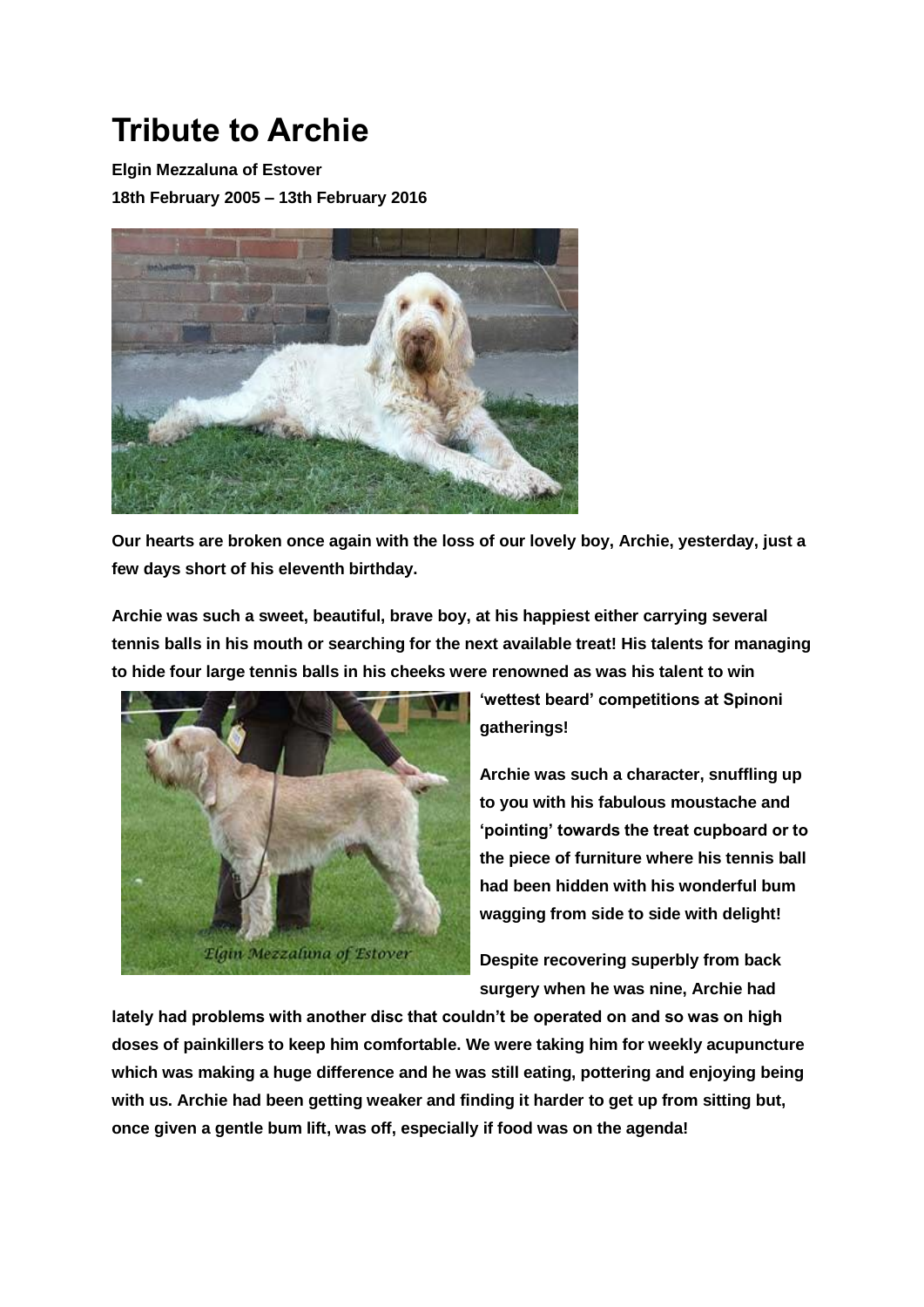**Yesterday morning, we woke to him wailing by the side of Mum's bed and when I rushed into the room to see if he was ok, he clearly couldn't get his back legs to work to enable him to get up. He was clearly in a lot of pain and we knew something was terribly wrong.**

**We gave him his tablets and called the Vet, Barbara Jones, who has been giving him acupuncture. She immediately set off (she's about an hour away) and we sat with Archie, keeping him comfortable.**

**The tablets clearly had an impact on him because, after about ¾ hour, he somehow was determined to get up and despite trying to stop him, he was adamant! I helped him up and he walked out the French windows (I thought for the loo) but only to go into the kitchen to see why he hadn't had breakfast yet!!! Can you believe!! He then moved (with help) into the front room and collapsed in exactly the same spot as Kofi. Sheer willpower and the thought of missing out on his breakfast made him make one more walk but Archie clearly was in trouble.**

**Barbara was lovely, she came out with another lady Vet and they were so kind with Archie. They lightly sedated him and he fell asleep on his favourite giraffe toy (whose feet he used to love squeaking) and started to snore. She inserted a catheter and Archie even woke up to check what the paper rattling was in case he was missing some grub! Archie then drifted peacefully to sleep and literally fell asleep on his giraffe. He looked very peaceful and out of pain.**

**We will have him home soon to be with his Dad, Kofi.**



**We are devastated. Although we knew we were on borrowed time, Archie was such a strong character that it was a huge shock to wake up to have the decision made for us.**

**Archie was an absolute sweetheart, he would wait for his bum lift and then we'd be off, meandering around the land, him mooching and stopping for little breaks to eat any rabbit poo along the way.**

**Archie has left a huge hole in our lives and his son Norman looks lost. Norman and Archie kissed yesterday morning before the Vet came. Norman also came and checked Archie over afterwards so was very aware that he had gone.**